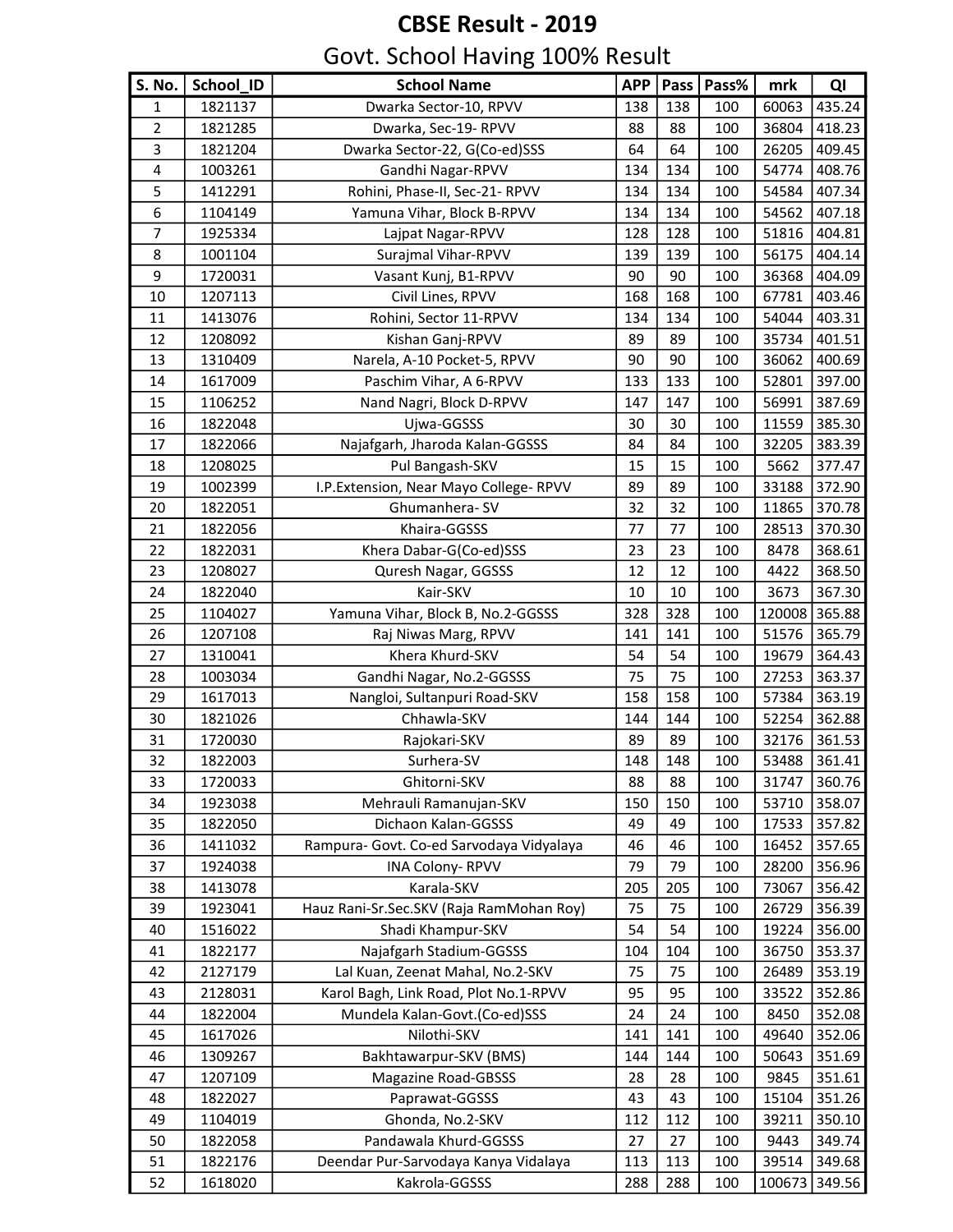| <b>S. No.</b> | School ID | <b>School Name</b>                                                          | <b>APP</b> | Pass | Pass% | mrk   | QI     |
|---------------|-----------|-----------------------------------------------------------------------------|------------|------|-------|-------|--------|
| 53            | 1924023   | GEORGI STOIKOV RAKOVSKI SARVODAYA KANYA<br>VIDYALAYA C-BLOCK DEFENCE COLONY | 54         | 54   | 100   | 18836 | 348.81 |
| 54            | 1618267   | Shiv Vihar-GBSSS                                                            | 18         | 18   | 100   | 6260  | 347.78 |
| 55            | 2127018   | Ram Nagar, No.1-GGSSS                                                       | 78         | 78   | 100   | 27117 | 347.65 |
| 56            | 1516018   | Moti Nagar SKV                                                              | 142        | 142  | 100   | 49269 | 346.96 |
| 57            | 1413028   | Qutabgarh-SKV                                                               | 127        | 127  | 100   | 44030 | 346.69 |
| 58            | 1208018   | Padam Nagar-SKV                                                             | 43         | 43   | 100   | 14899 | 346.49 |
| 59            | 2026004   | Pandara Road-SKV                                                            | 43         | 43   | 100   | 14889 | 346.26 |
| 60            | 1822005   | Pandwala Kalan-SV                                                           | 16         | 16   | 100   | 5539  | 346.19 |
| 61            | 1514019   | Janakpuri, Block B SKV                                                      | 136        | 136  | 100   | 47005 | 345.63 |
| 62            | 1923080   | Dr. Ambedkar Nagar, Tigri- GGSSS                                            | 121        | 121  | 100   | 41760 | 345.12 |
| 63            | 1821034   | Kangan Heri-G(Co-ed)SSS                                                     | 37         | 37   | 100   | 12767 | 345.05 |
| 64            | 1413009   | Nizam Pur-G(Co-Ed)SSS                                                       | 30         | 30   | 100   | 10350 | 345.00 |
| 65            | 1719002   | Sarojini Nagar, No.1-SBV (Ganesh Shankar Vidyarthi)                         | 110        | 110  | 100   | 37935 | 344.86 |
| 66            | 1309268   | Singhu-G(Co-Ed)SSS                                                          | 59         | 59   | 100   | 20338 | 344.71 |
| 67            | 1822064   | Khaira-GBSSS                                                                | 49         | 49   | 100   | 16864 | 344.16 |
| 68            | 1617021   | Nangloi-GGSSS                                                               | 191        | 191  | 100   | 65605 | 343.48 |
| 69            | 1514017   | Vikas Puri, Distt. Centre-SKV                                               | 127        | 127  | 100   | 43575 | 343.11 |
| 70            | 1821039   | Bamnoli, Dhulsiras -G(Co-ed) Sr.Sec.School                                  | 32         | 32   | 100   | 10944 | 342.00 |
| 71            | 1411035   | Wazirpur Village-SV                                                         | 53         | 53   | 100   | 18113 | 341.75 |
| 72            | 1309279   | Jahangirpuri, Plot No.5, A-Block - SKV                                      | 34         | 34   | 100   | 11618 | 341.71 |
| 73            | 1617222   | Govt. Sarvodaya Kanya Vidyalaya, Shiv Ram Park,<br>Nangloi                  | 91         | 91   | 100   | 31067 | 341.40 |
| 74            | 1002368   | Mandawali, No.2- SKV                                                        | 95         | 95   | 100   | 32357 | 340.60 |
| 75            | 1719073   | Moti Bagh I-SKV                                                             | 82         | 82   | 100   | 27911 | 340.38 |
| 76            | 1821032   | Bijwasan( Bharthal)SBV                                                      | 138        | 138  | 100   | 46896 | 339.83 |
| 77            | 1515025   | Tagore Garden, No.2-SKV                                                     | 70         | 70   | 100   | 23761 | 339.44 |
| 78            | 1822039   | Dhansa-SKV                                                                  | 29         | 29   | 100   | 9833  | 339.07 |
| 79            | 1310039   | Khera Kalan-SKV (Baba Nane Nath)                                            | 63         | 63   | 100   | 21349 | 338.87 |
| 80            | 1720015   | Inderpuri, Budh Nagar, F- Block- SKV                                        | 61         | 61   | 100   | 20653 | 338.57 |
| 81            | 1925333   | Shahpur Jat-S(Co-Ed)V                                                       | 65         | 65   | 100   | 22003 | 338.51 |
| 82            | 1207013   | Roop Nagar, RSV NO-4                                                        | 106        | 106  | 100   | 35875 | 338.44 |
| 83            | 1617033   | Ambika Vihar-GGSSS                                                          | 159        | 159  | 100   | 53781 | 338.25 |
| 84            | 1515002   | Ashok Nagar-SBV                                                             | 107        | 107  | 100   | 36072 | 337.12 |
| 85            | 1720181   | Vasant Kunj, D-Block-RPVV                                                   | 38         | 38   | 100   | 12807 | 337.03 |
| 86            | 1516141   | West Patel Nagar-GGSSS                                                      | 131        | 131  | 100   | 44045 | 336.22 |
| 87            | 1208023   | Kinari Bazar, Gali Barf Wali-GGSSS                                          | 11         | 11   | 100   | 3698  | 336.18 |
| 88            | 1515007   | Madipur, No.1-SBV                                                           | 71         | 71   | 100   | 23835 | 335.70 |
| 89            | 1924027   | East of Kailash, No.2-SKV                                                   | 103        | 103  | 100   | 34482 | 334.78 |
| 90            | 1923004   | Mehrauli Qutab, Sarvodaya Bal Sr. Sec. Vidyalaya                            | 55         | 55   | 100   | 18390 | 334.36 |
| 91            | 2127025   | Chashma Building(Urdu Medium)-GGSSS                                         | 29         | 29   | 100   | 9688  | 334.07 |
| 92            | 1411017   | Pitampura, Block SU-GBSSS                                                   | 91         | 91   | 100   | 30385 | 333.90 |
| 93            | 1514003   | Khyala, J.J. Colony, No.1-GBSSS                                             | 51         | 51   | 100   | 17028 | 333.88 |
| 94            | 1002360   | Khichari Pur Village , J.J Colony - SKV                                     | 62         | 62   | 100   | 20693 | 333.76 |
| 95            | 1719030   | R.K. Puram, Sector 4- GGSSS                                                 | 37         | 37   | 100   | 12328 | 333.19 |
| 96            | 1310043   | Pooth Khurd-SKV (Raja RamMohan Roy)                                         | 76         | 76   | 100   | 25313 | 333.07 |
| 97            | 1923003   | Jonapur- Baba Neem Karoli, SKV                                              | 77         | 77   | 100   | 25635 | 332.92 |
| 98            | 1821244   | Samalka, No.2- GBSSS                                                        | 73         | 73   | 100   | 24299 | 332.86 |
| 99            | 1822014   | Dhansa-GBSSS                                                                | 16         | 16   | 100   | 5324  | 332.75 |
| 100           | 1411028   | Keshavpuram, No.1-SKV                                                       | 110        | 110  | 100   | 36555 | 332.32 |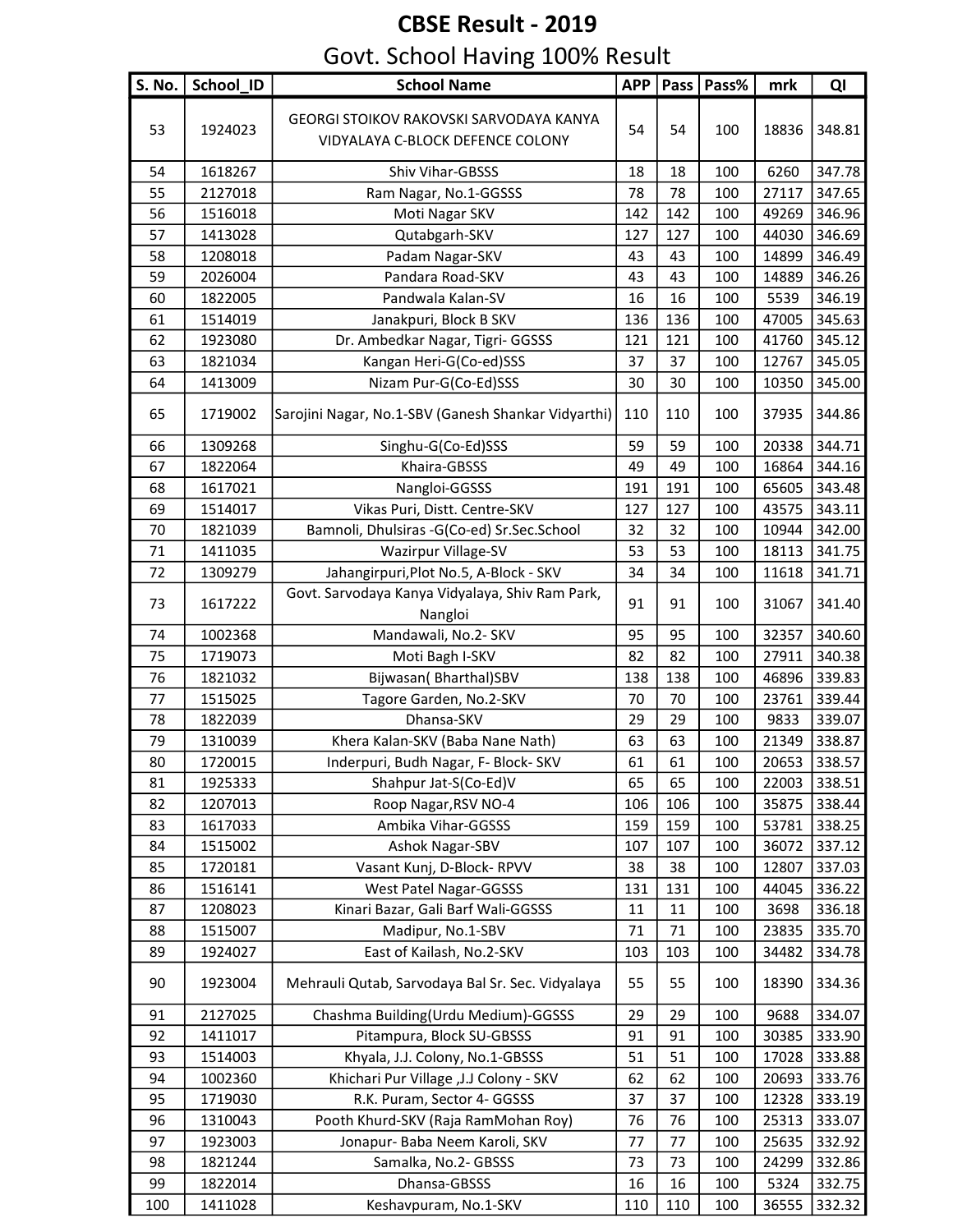| S. No. | School_ID | <b>School Name</b>                                              | <b>APP</b> |        | Pass   Pass% | mrk   | QI     |
|--------|-----------|-----------------------------------------------------------------|------------|--------|--------------|-------|--------|
| 101    | 1309167   | Vijay Nagar-SKV                                                 | 58         | 58     | 100          | 19265 | 332.16 |
| 102    | 1617223   | Govt. Sarvodaya Bal Vidyalaya, Nihal Vihar, Nangloi             | 77         | 77     | 100          | 25562 | 331.97 |
| 103    | 2127015   | Mata Sundri Road-SKV                                            | 45         | 45     | 100          | 14936 | 331.91 |
| 104    | 1618070   | Matiala-SKV                                                     | 249        | 249    | 100          | 82631 | 331.85 |
| 105    | 1720026   | VASANT KUNJ- GGSSS                                              | 95         | 95     | 100          | 31476 | 331.33 |
| 106    | 1411021   | Keshavpuram, Block A-SKV                                        | 49         | 49     | 100          | 16225 | 331.12 |
| 107    | 2127017   | Jama Masjid, No.2-SKV                                           | 80         | 80     | 100          | 26479 | 330.99 |
| 108    | 1208014   | Partap Nagar- SKV                                               | 18         | 18     | 100          | 5955  | 330.83 |
| 109    | 1923059   | Fatehpur Beri-SKV (Priya Darshani)                              | 222        | 222    | 100          | 73410 | 330.68 |
| 110    | 1925359   | Badarpur, Tajpur Pahari - GGSSS                                 | 100        | 100    | 100          | 33047 | 330.47 |
| 111    | 1515022   | Rajouri Garden Main-SKV                                         | 119        | 119    | 100          | 39284 | 330.12 |
| 112    | 1411014   | Ashok Vihar, Block D-GBSSS                                      | 69         | 69     | 100          | 22752 | 329.74 |
| 113    | 1822033   | Kazipur-G(Co-ed)SSS                                             | 24         | 24     | 100          | 7902  | 329.25 |
| 114    | 1923358   | Mandi Village- GBSSS                                            | 34         | 34     | 100          | 11194 | 329.24 |
| 115    | 1411019   | <b>Bharat Nagar-GBSSS</b>                                       | 22         | 22     | 100          | 7228  | 328.55 |
| 116    | 2127007   | Bela Road-GBSSS                                                 | 27         | $27\,$ | 100          | 8870  | 328.52 |
| 117    | 1411046   | Anandwas- GGSSS                                                 | 112        | 112    | 100          | 36752 | 328.14 |
| 118    | 2127001   | Rouse Avenue-SBV                                                | 112        | 112    | 100          | 36742 | 328.05 |
| 119    | 1822024   | Rawta-G(Co-ed)SSS                                               | 20         | 20     | 100          | 6546  | 327.30 |
| 120    | 1821020   | Raj Nagar-II SKV                                                | 177        | 177    | 100          | 57863 | 326.91 |
| 121    | 1618278   | HASTSAL- GGSSS                                                  | 200        | 200    | 100          | 65294 | 326.47 |
| 122    | 2128023   | New Rohtak Road-GGSSS                                           | 34         | 34     | 100          | 11097 | 326.38 |
| 123    | 1821024   | Palam Enclave, No.3-GGSSS                                       | 173        | 173    | 100          | 56420 | 326.13 |
| 124    | 1618059   | Bindapur-GBSSS                                                  | 181        | 181    | 100          | 59024 | 326.10 |
| 125    | 1310032   | Prahalad Pur-SKV                                                | 158        | 158    | 100          | 51506 | 325.99 |
| 126    | 1411041   | Pitampura, Block SU-GGSSS                                       | 118        | 118    | 100          | 38429 | 325.67 |
| 127    | 2128007   | Dev Nagar-GBSSS                                                 | 25         | 25     | 100          | 8140  | 325.60 |
| 128    | 1617219   | Nilothi-SBV                                                     | 76         | 76     | 100          | 24718 | 325.24 |
| 129    | 2127023   | Jama Masjid, Panama Building-GGSSS                              | 35         | 35     | 100          | 11381 | 325.17 |
| 130    | 1822025   | Jhatikara-G(Co-ed)SSS                                           | 21         | 21     | 100          | 6811  | 324.33 |
| 131    | 1923047   | Dr. Ambedkar Nagar, Sector V-GGSSS                              | 183        | 183    | 100          | 59300 | 324.04 |
| 132    | 1412253   | Mubarakpur Dabas, No-2, GGSSS-1412253                           | 113        | 113    | 100          | 36611 | 323.99 |
| 133    | 1309033   | Shalimar Bagh, Block AP-GGSSS                                   | 103        | 103    | 100          | 33293 | 323.23 |
| 134    | 1822037   | Hasanpur Village- G(Co-ed)SSS                                   | 18         | 18     | 100          | 5813  | 322.94 |
| 135    | 1821281   | Dwarka, Sector-13- Govt. Co-ed Sarvodaya<br>Vidyalaya           | 103        | 103    | 100          | 33190 | 322.23 |
| 136    | 1719027   | Sarojini Nagar, No.3-GGSSS                                      | 53         | 53     | 100          | 17074 | 322.15 |
| 137    | 2128021   | Paharganj-GGSSS                                                 | 40         | 40     | 100          | 12837 | 320.93 |
| 138    | 1923037   | Chirag Delhi-SKV                                                | 108        | 108    | 100          | 34648 | 320.81 |
| 139    | 1002037   | Khichripur-GGSSS                                                | 81         | 81     | 100          | 25960 | 320.49 |
| 140    | 1310407   | Holambi Kalan, Metro Vihar, C-Block-G(Co-ed)SSS                 | 56         | 56     | 100          | 17945 | 320.45 |
| 141    | 1925246   | Masjid Moth-Sarvodaya(Co-ed) Vidyalaya                          | 49         | 49     | 100          | 15676 | 319.92 |
| 142    | 1413266   | Sawada(Ghevra) Colony, A-Block- SKV                             | 44         | 44     | 100          | 14023 | 318.70 |
| 143    | 1923050   | Dr. Ambedkar Nagar, Sector V, No.2-GGSSS                        | 118        | 118    | 100          | 37563 | 318.33 |
| 144    | 1822263   | Paprawat- GBSSS                                                 | 76         | 76     | 100          | 24162 | 317.92 |
| 145    | 1207033   | Sabzi Mandi, Kedar Building, Amar Shaheed<br>Matadeen Lodha-SKV | 57         | 57     | 100          | 18097 | 317.49 |
| 146    | 2127020   | Darya Ganj, Pataudi House-GGSSS                                 | 21         | 21     | 100          | 6666  | 317.43 |
| 147    | 1821027   | Raj Nagar-I SKV                                                 | 122        | 122    | 100          | 38650 | 316.80 |
| 148    | 1002197   | Trilokpuri, Block 27-GBSSS                                      | 39         | 39     | 100          | 12352 | 316.72 |
| 149    | 1618021   | Uttam Nagar, No.2-GGSSS                                         | 116        | 116    | 100          | 36735 | 316.68 |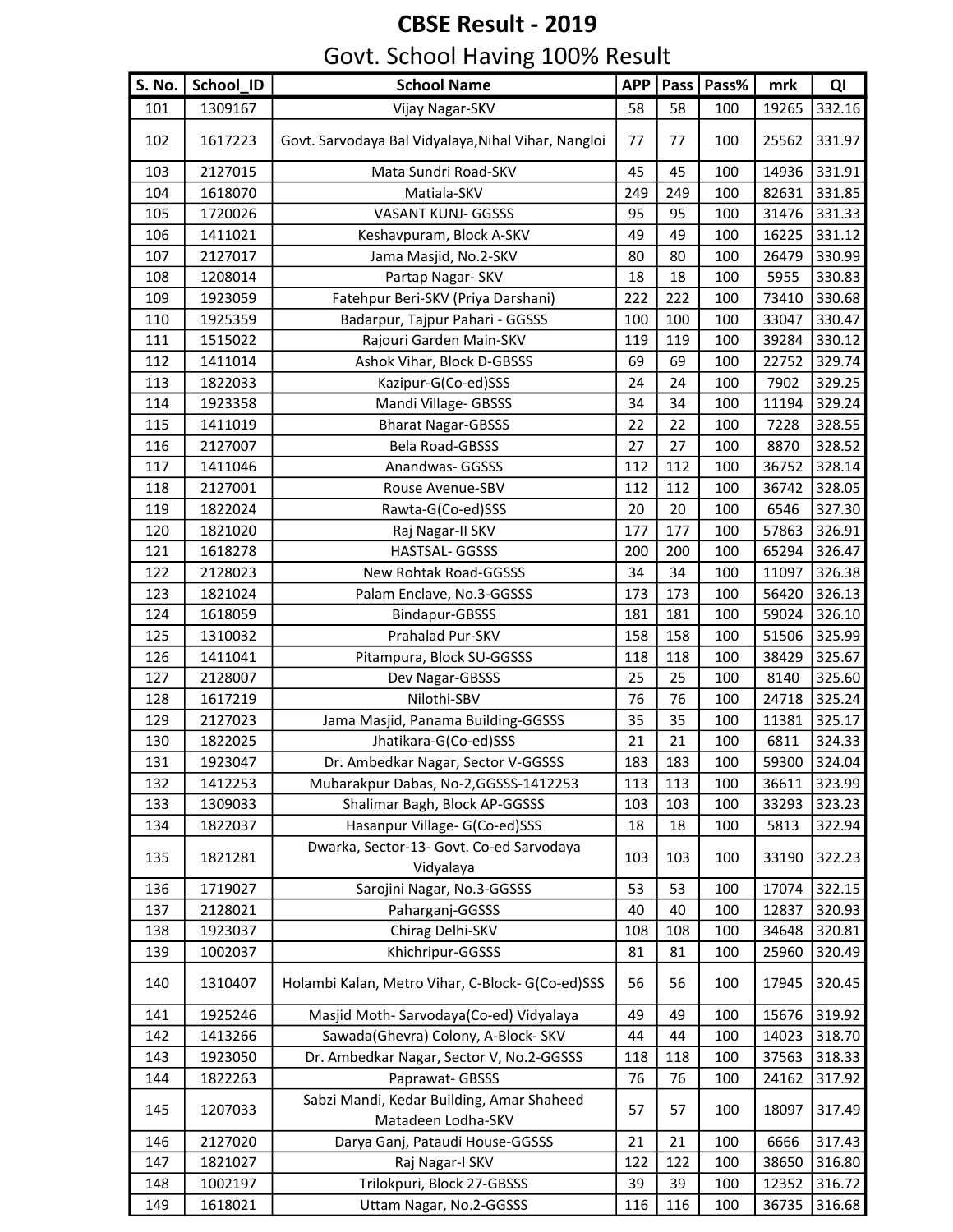| S. No. | School_ID | <b>School Name</b>                                            | <b>APP</b> | Pass | Pass% | mrk   | QI     |
|--------|-----------|---------------------------------------------------------------|------------|------|-------|-------|--------|
| 150    | 1002027   | Dallupura-SKV                                                 | 277        | 277  | 100   | 87610 | 316.28 |
| 151    | 1923064   | Mandi Village - SKV                                           | 53         | 53   | 100   | 16758 | 316.19 |
| 152    | 1105242   | Shastri Park, Buland Masjid, SBV                              | 33         | 33   | 100   | 10424 | 315.88 |
| 153    | 1719001   | R.K. Puram, Sector 12-SV (Jose Marti)                         | 99         | 99   | 100   | 31259 | 315.75 |
| 154    | 1208090   | Inder Lok-SKV                                                 | 53         | 53   | 100   | 16709 | 315.26 |
| 155    | 1617005   | Ranhaula-SKV                                                  | 137        | 137  | 100   | 43154 | 314.99 |
| 156    | 1411016   | Rani Bagh-GBSSS                                               | 40         | 40   | 100   | 12576 | 314.40 |
| 157    | 1821036   | Chhawla-GBSSS                                                 | 19         | 19   | 100   | 5970  | 314.21 |
| 158    | 1720003   | Mehram Nagar-S(Co-ed)V                                        | 26         | 26   | 100   | 8159  | 313.81 |
| 159    | 1923057   | Begumpur, MMTC/STC Colony-SKV                                 | 68         | 68   | 100   | 21318 | 313.50 |
| 160    | 1923017   | Dr. Ambedkar Nagar, Sector-1, Tigri- GBSSS                    | 53         | 53   | 100   | 16601 | 313.23 |
| 161    | 2128018   | Aram Bagh Lane-SKV                                            | 31         | 31   | 100   | 9706  | 313.10 |
| 162    | 1925032   | Green Park Extn.-SKV (Gargi)                                  | 127        | 127  | 100   | 39753 | 313.02 |
| 163    | 1516019   | Basai Darapur-SKV                                             | 60         | 60   | 100   | 18750 | 312.50 |
| 164    | 1822012   | Kair-GBSSS                                                    | 17         | 17   | 100   | 5307  | 312.18 |
| 165    | 1002184   | Gazipur-SKV                                                   | 154        | 154  | 100   | 48049 | 312.01 |
| 166    | 1822013   | Ujwa-GBSSS                                                    | 15         | 15   | 100   | 4661  | 310.73 |
| 167    | 1105109   | West Jyoti Nagar-GBSSS                                        | 67         | 67   | 100   | 20786 | 310.24 |
| 168    | 1208004   | Sarai Rohilla-GBSSS                                           | 68         | 68   | 100   | 21069 | 309.84 |
| 169    | 1412289   | Rohini, Phase-III, Sec-21- Govt. Co-ed Sarvodaya<br>Vidyalaya | 142        | 142  | 100   | 43929 | 309.36 |
| 170    | 1002190   | Mandawali, No.3 - SKV                                         | 144        | 144  | 100   | 44475 | 308.85 |
| 171    | 1720023   | GBSSS, F Block, Budh Nagar, InderPuri                         | 38         | 38   | 100   | 11729 | 308.66 |
| 172    | 1001024   | Kanti Nagar-GGSSS                                             | 158        | 158  | 100   | 48726 | 308.39 |
| 173    | 1515003   | Subhash Nagar-SBV                                             | 57         | 57   | 100   | 17574 | 308.32 |
| 174    | 1411038   | Anandwas-GGSSS                                                | 89         | 89   | 100   | 27435 | 308.26 |
| 175    | 1309266   | Bakhtawarpur-GBSSS                                            | 165        | 165  | 100   | 50857 | 308.22 |
| 176    | 2127014   | Kamla Market, Zeenat Mahal-SKV No.1                           | 51         | 51   | 100   | 15688 | 307.61 |
| 177    | 1003035   | Gandhi Nagar, No.3-GGSSS                                      | 89         | 89   | 100   | 27354 | 307.35 |
| 178    | 1822015   | Dichaon Kalan-GBSSS                                           | 45         | 45   | 100   | 13797 | 306.60 |
| 179    | 1310007   | Nangal Thakran-SBV (Ved Pandit Khushi Ram)                    | 85         | 85   | 100   | 26051 | 306.48 |
| 180    | 1516021   | Ranjit Nagar-SKV                                              | 72         | 72   | 100   | 22006 | 305.64 |
| 181    | 1719010   | Moti Bagh I-GBSSS                                             | 53         | 53   | 100   | 16190 | 305.47 |
| 182    | 1310010   | Katewara-GBSSS                                                | 47         | 47   | 100   | 14354 | 305.40 |
| 183    | 1618277   | Mohan Garden-GBSSS No.2                                       | 130        | 130  | 100   | 39692 | 305.32 |
| 184    | 1106117   | Saboli- GGSSS                                                 | 32         | 32   | 100   | 9727  | 303.97 |
| 185    | 1923360   | Dera-GBSSS                                                    | 21         | 21   | 100   | 6380  | 303.81 |
| 186    | 1105117   | New Usmanpur (Gautam Puri)-GGSSS                              | 164        | 164  | 100   | 49758 | 303.40 |
| 187    | 1925007   | Tuglakabad Extn.-SBV (Sardar Vallabhbhai Patel)               | 112        | 112  | 100   | 33941 | 303.04 |
| 188    | 1822006   | Daulat Pur-SV                                                 | 24         | 24   | 100   | 7273  | 303.04 |
| 189    | 1617006   | Hiran Kudna-SV(Co-ed)                                         | 32         | 32   | 100   | 9627  | 300.84 |
| 190    | 1925052   | Joga Bai-GBSSS                                                | 36         | 36   | 100   | 10768 | 299.11 |
| 191    | 1002012   | Khichripur-GBSSS                                              | 52         | 52   | 100   | 15465 | 297.40 |
| 192    | 1208002   | Qutab Road-SBV                                                | 48         | 48   | 100   | 14260 | 297.08 |
| 193    | 1310026   | Harewali-G(Co-ed)SSS                                          | 29         | 29   | 100   | 8576  | 295.72 |
| 194    | 1002367   | Mandawali, No.2 - SBV                                         | 98         | 98   | 100   | 28888 | 294.78 |
| 195    | 1719101   | Laxmi Bai Nagar(Co-Ed)-SSS                                    | 49         | 49   | 100   | 14443 | 294.76 |
| 196    | 1515019   | Raghubir Nagar, J.J. Colony- G(Co-ed)SSS                      | 55         | 55   | 100   | 16200 | 294.55 |
| 197    | 1003009   | Geeta Colony, Block 13-GBSSS                                  | 88         | 88   | 100   | 25820 | 293.41 |
| 198    | 1822007   | Shikar Pur-SV                                                 | 18         | 18   | 100   | 5251  | 291.72 |
| 199    | 1719102   | Netaji Nagar(Co-Ed)-SV                                        | 47         | 47   | 100   | 13646 | 290.34 |
| 200    | 2127003   | Darya Ganj, Pataudi House-SBV                                 | 36         | 36   | 100   | 10342 | 287.28 |